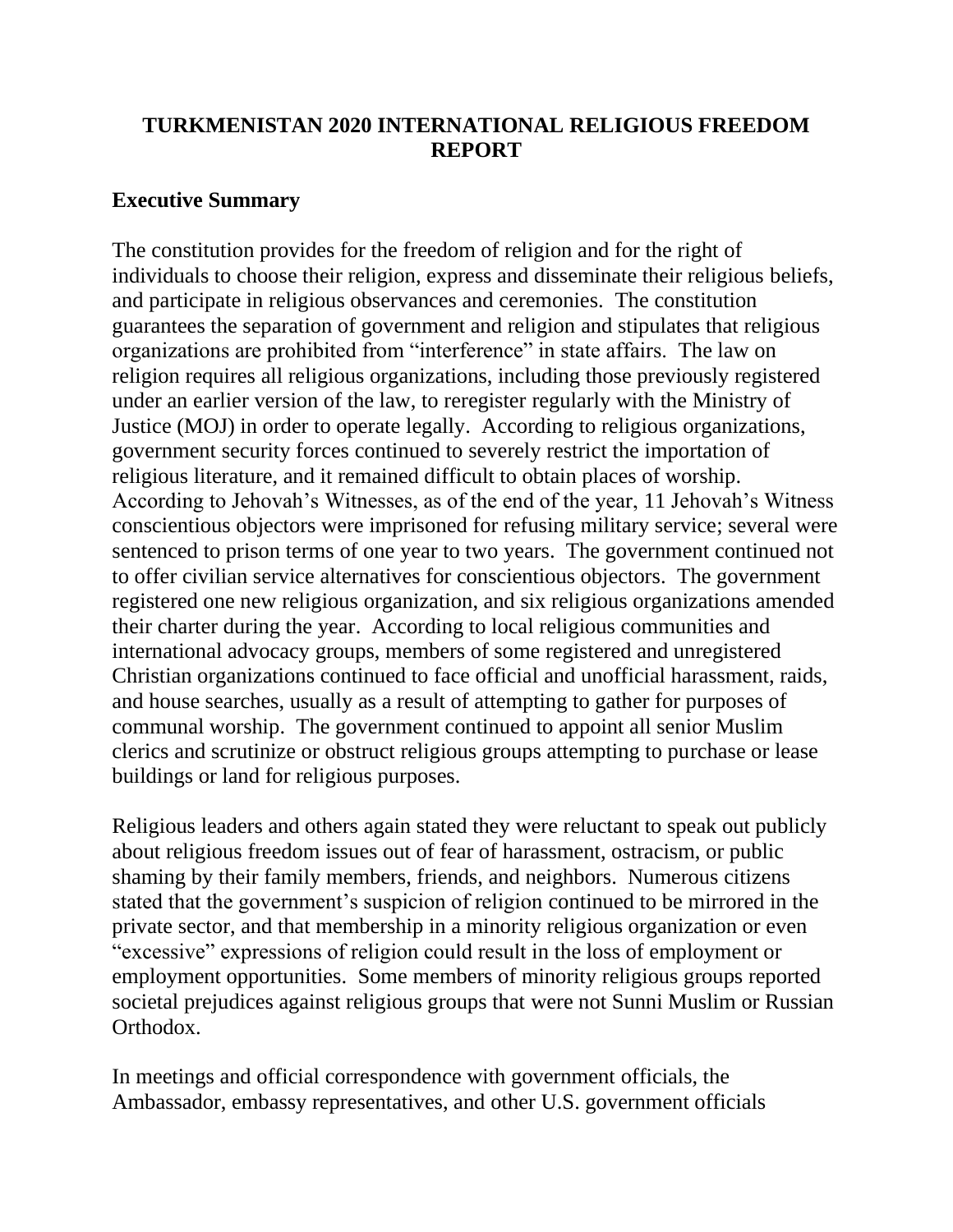expressed concern about religious freedom issues, including the legal status of conscientious objectors, the factors that determined Turkmenistan's designation as a Country of Particular Concern, the ability of religious groups to register or reregister, and restrictions on the import of religious literature. Multiple times during the year, the embassy requested that President Gurbanguly Berdimuhamedov pardon all Jehovah's Witnesses imprisoned as conscientious objectors. In January, the Ambassador and other embassy officials, along with ambassadors and senior officials from European embassies, met with 10 minority religious groups to discuss their challenges in the face of a restrictive environment for religious freedom, including challenges of reregistration, the inability to import religious literature, and the lack of places of worship.

Since 2014, Turkmenistan has been designated as a Country of Particular Concern (CPC) under the International Religious Freedom Act of 1998 for having engaged in or tolerated particularly severe violations of religious freedom. On December 2, 2020, the Secretary of State redesignated Turkmenistan as a CPC and announced a waiver of the sanctions that accompany designation as required in the "important national interest of the United States."

# **Section I. Religious Demography**

The U.S. government estimates the total population at 5.5 million (midyear 2020 estimate). According to U.S. government estimates, the country is 89 percent Muslim (mostly Sunni), 9 percent Eastern Orthodox, and 2 percent other. There are small communities of Jehovah's Witnesses, Shia Muslims, Baha'is, Roman Catholics, members of the International Society for Krishna Consciousness, and evangelical Christians, including Baptists and Pentecostals.

Most ethnic Russians and Armenians identify as Orthodox Christian and generally are members of the Russian Orthodox Church or Armenian Apostolic Church. Some ethnic Russians and Armenians are also members of smaller Protestant groups.

There are small pockets of Shia Muslims, consisting largely of ethnic Iranians, Azeris, and Kurds, some located in Ashgabat, with others along the border with Iran, and in the western city of Turkmenbashi.

According to the Israeli embassy, approximately 200 Jews live in the country.

## **Section II. Status of Government Respect for Religious Freedom**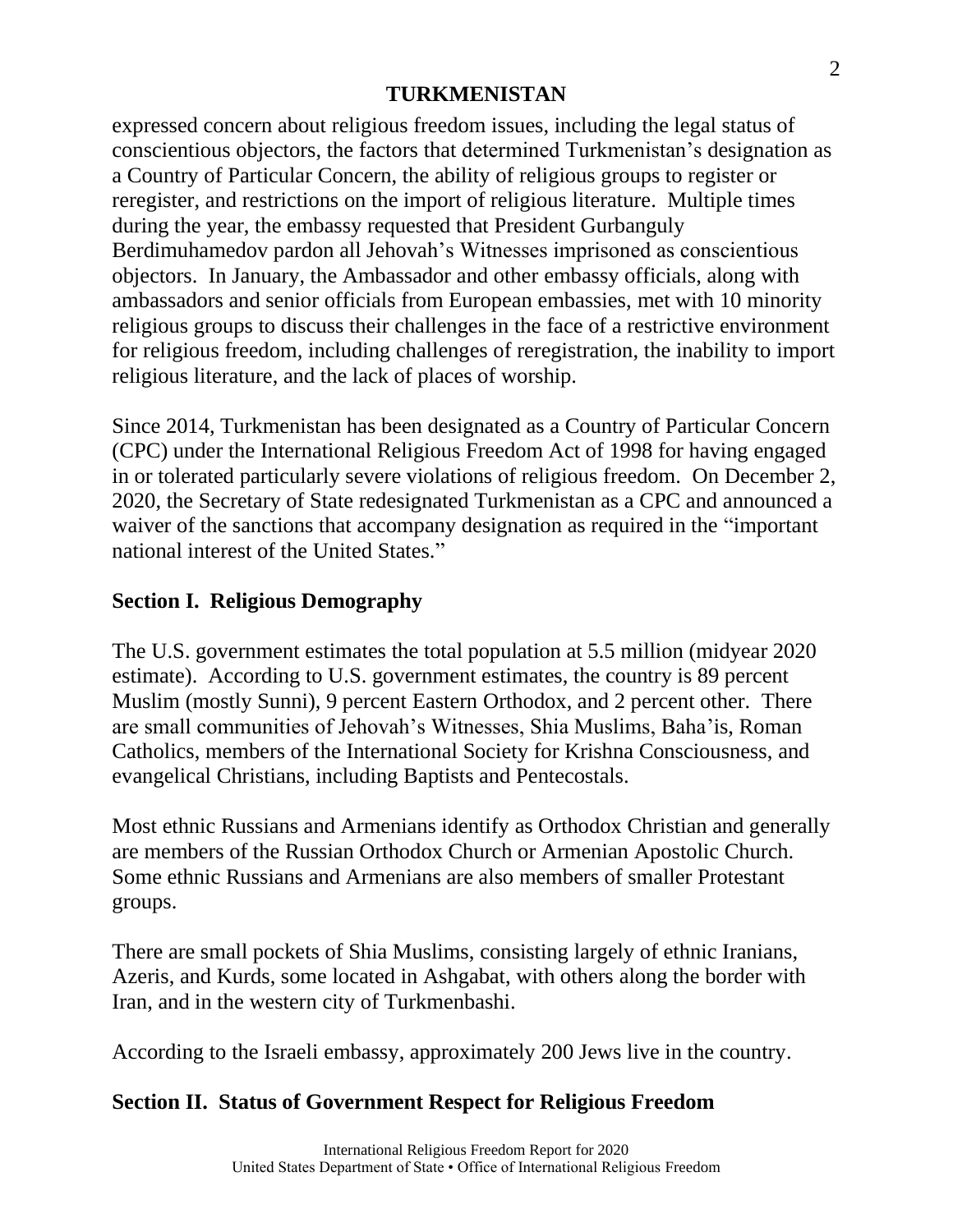#### **Legal Framework**

The constitution provides for freedom of religion and worship and for the right of individuals to choose their religion, express and disseminate their religious beliefs, and participate in religious observances and ceremonies. The constitution separates the roles of government and religion, stipulating religious organizations are prohibited from "interference" in state affairs or carrying out state functions. The constitution states public education shall be secular in nature. It provides for the equality of citizens before the law regardless of their religious preference.

The law requires all religious organizations, including those that had registered previously, to reregister with the MOJ in order to operate legally in the country whenever the organization changes its address or amends its legal charter. In practice, however, religious groups have a de facto requirement to reregister approximately every three years. The law permits only the registration of those religious organizations that have at least 50 resident members older than the age of 18. The law defines a religious organization as a voluntary association of citizens affiliated with a religion, organized to conduct religious services and other rites and ceremonies as well as to provide religious education and registered in accordance with the country's legislation. According to the Ministry of Foreign Affairs, there are 132 religious organizations in the country, drawn from Muslim, Christian, and other faith groups; most (109) are Muslim.

According to the law, the State Commission on Religious Organizations and Expert Evaluation of Religious Information Resources (SCROEERIR) is responsible for helping registered religious organizations work with government agencies, explaining the law to representatives of religious organizations, monitoring the activities of religious organizations to ensure they comply with the law, assisting with the translation and publication of religious literature, and promoting understanding and tolerance among different religious organizations. The law states SCROEERIR must approve all individuals appointed as leaders of religious organizations, although the law does not specify the procedures for obtaining the required approval. SCROERRIR operates under the leadership of the Grand Mufti, who is appointed by the government, as are all other senior Muslim clerics. The Deputy Chairman of the Cabinet of Ministers for education, health, religion, sports, tourism, science, new technologies, and innovation oversees SCROEERIR's work. The chairman of SCROEERIR is also the chairman of the Department for Work with Religious Organizations of the Cabinet of Ministers. One member of SCROEERIR is from the Russian Orthodox Church.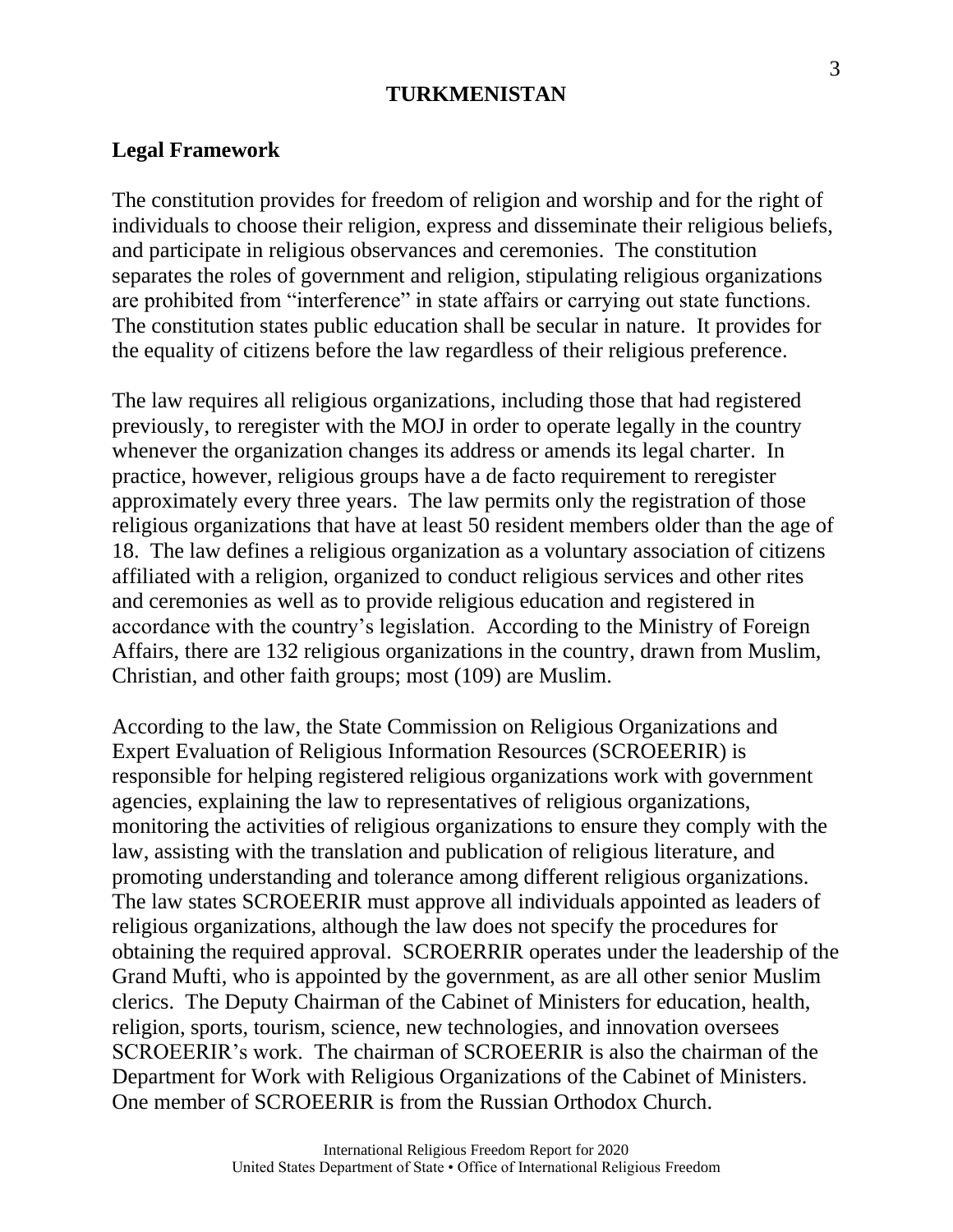To register, organizations must submit to SCROEERIR their contact information; proof of address; a statement requesting registration signed by the founders and board members of the organization; two copies of the organization's charter; the names, addresses, and dates of birth of the organization's founders, and pay a registration fee of ranging from 100 to 800 manat (\$29 to \$230), based on location of registration and other factors. Once SCROEERIR endorses an application for registration, it is submitted to the MOJ, which coordinates an interministerial approval process involving the Ministry of Foreign Affairs, Ministry of National Security, Ministry of Internal Affairs, and other government offices. According to government procedures, the MOJ may additionally request the biographic information of all members of an organization applying for registration. The law states that leaders of registered religious organizations must be citizens who have received an "appropriate religious education," but it does not define that term. Each subsidiary congregation of a registered religious organization must also register, and the registration process is the same as that which applies to the parent organization.

The tax code stipulates registered religious organizations are exempt from taxes.

The law states the MOJ will not register a religious organization if its goals or activities contradict the constitution or if SCROEERIR does not endorse its application. The law does not specify the standards SCROEERIR uses to make that determination. The law assigns the Office of the Prosecutor General to monitor the compliance of a religious organization with the constitution. The law specifies a court may suspend the activities of a religious organization if it determines the organization to be in violation of the constitution; that suspension may only be overcome if the organization submits documentation satisfying the court that the activities that led to suspension have been stopped. The law also states that grounds for dissolution of a religious organization include activities "that violate the rights, freedoms, and lawful interests of citizens" or "harm their health and morale."

The administrative code covering religious organizations delineates a schedule of fines for conducting activities not described in a religious organization's charter.

Unregistered religious organizations and unregistered subsidiary congregations of registered religious organizations may not legally conduct religious activities; establish places of worship; gather for religious services, including in private residences; produce or disseminate religious materials; or proselytize. Any such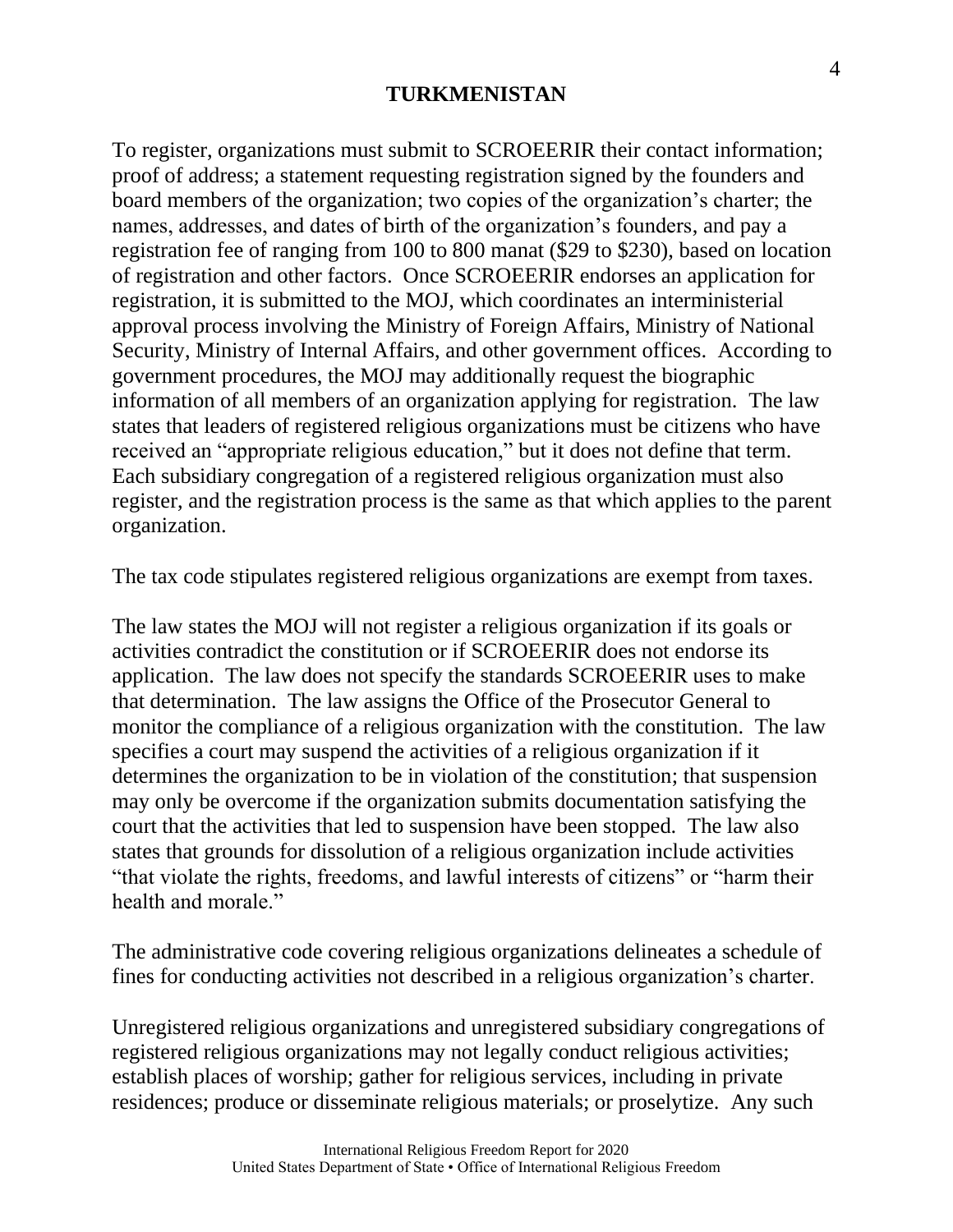activity is punishable as an administrative offense by fines ranging from 100 to 2,000 manat (\$29 to \$570), with higher fines for religious leaders and lower fines for lay members.

The law states MOJ officials have the right to attend any religious event held by a registered religious organization and to question religious leaders about any aspect of their activities.

The administrative code stipulates penalties of from 200 to 500 manat (\$57 to \$140) for officials who violate an individual's right of freedom to worship or right to abstain from worship, but this has not been enforced in practice.

The criminal and administrative codes provide punishment for the harassment of members of registered religious organizations by private individuals. According to the administrative code, obstructing the exercise of religious freedom is punishable by a fine of from 1,000 to 8,700 manat (\$290 to \$2,500) or detention of from 15 days to one year of "corrective labor," which involves serving in a governmentassigned position in a prison near one's home or at a location away from one's home. If an obstruction involves a physical attack, the punishment may entail up to two years in prison. According to the criminal code, the fine is calculated as five to 10 times an individual's average monthly wages (4,350 to 8,700 manat or \$1,200 to \$2,500).

The law allows registered religious organizations to create educational establishments to train clergy and other religious personnel after obtaining a license to do so. The Cabinet of Ministers establishes the procedures for obtaining a license. The law also states individuals teaching religious disciplines at religious educational establishments must have a theological education and must carry out their activities with the permission of the central governing body of the religious organization and the approval of SCROEERIR.

Local governments have the right to monitor and "analyze" the "religious situation" within their jurisdiction, send proposals to SCROEERIR to change or update legislation on religious freedom, and coordinate religious ceremonies conducted outside of religious buildings.

The law allows local governments, with the approval of SCROEERIR, to make decisions regarding the construction of religious buildings and structures within their jurisdiction.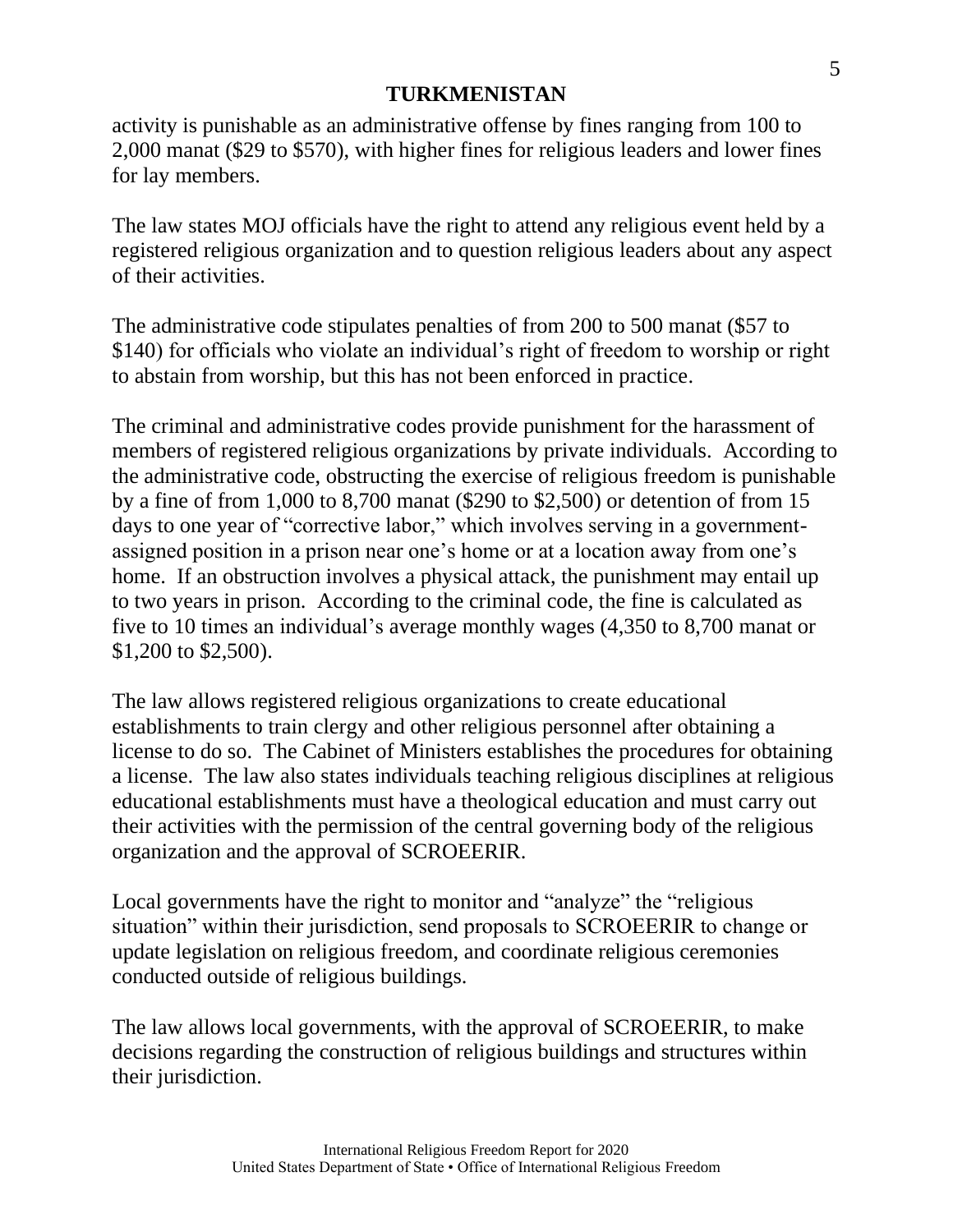Under the criminal code, polygamy carries penalties of up to two years of labor or fines of 17,400 to 26,100 manat (\$5,000 to \$7,500).

The law prohibits the publication of religious literature inciting "religious, national, ethnic, and/or racial hatred," although it does not specify which agency makes this determination. SCROEERIR must approve imported religious literature, and only registered religious organizations may import literature. Registered religious organizations may be fined for publishing or disseminating religious material without government approval. The administrative code sets out a detailed schedule of fines, ranging from 200 to 2,000 manat (\$57 to \$570), for producing, importing, and disseminating unauthorized religious literature and other religious materials.

Religious instruction is not part of the public school curriculum. The law allows registered religious organizations to provide religious education after school to children for up to four hours per week with parental and SCROEERIR approval, although the law does not specify the requirements for obtaining SCROEERIR's approval. Persons who graduate from institutions of higher religious education, and who obtain approval from SCROEERIR, may provide religious education. According to the law, citizens have a right to obtain religious education, although obtaining religious education in private settings such as residences is prohibited, and those offering religious education in private settings are subject to legal action. The law prohibits unregistered religious groups or unregistered subsidiary congregations of registered religious organizations from providing religious education. The administrative code sets out a detailed schedule of fines, ranging from 100 to 500 manat (\$29 to \$140), for providing unauthorized religious education to children.

The constitution states two years of military service are compulsory for men older than the age of 18. Although service in noncombat roles is allowed, the government does not offer civilian service alternatives for conscientious objectors. Refusal to perform the compulsory two-year service in the armed forces is punishable by a maximum of two years in prison or two years of "corrective labor." In addition, the state withholds part of the salaries of prisoners sentenced to corrective labor in an amount designated by the court. Salary deductions range between 5 to 20 percent. The law states no one has the right for religious reasons to refuse duties established by the constitution and the law. Until the age of 27, individuals may be convicted each time they refuse compulsory military service, potentially resulting in multiple convictions in their lifetimes.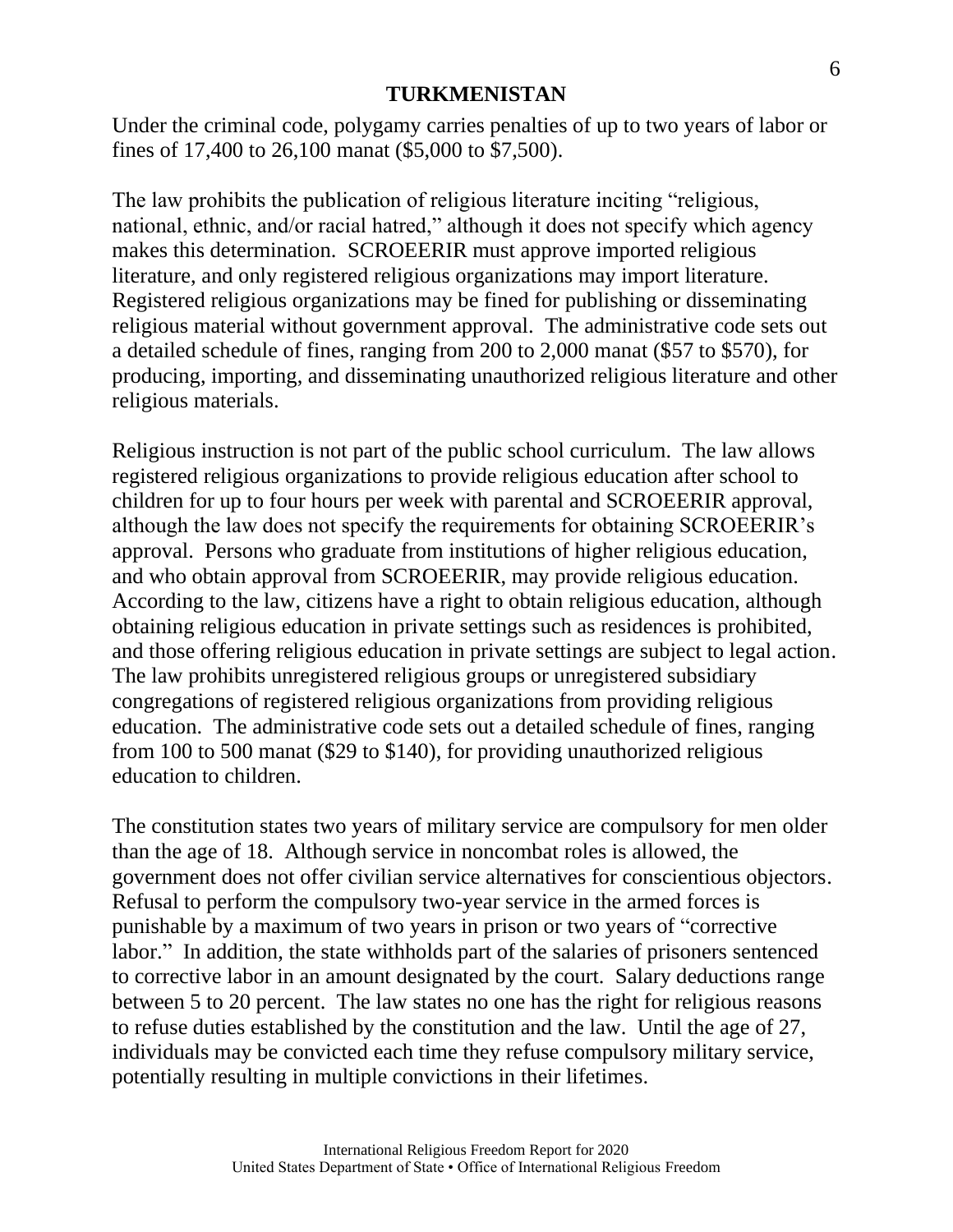The constitution and law prohibit the establishment of political parties on the basis of religion, and the law prohibits the involvement of religious groups in politics.

The law does not address the activities of foreign missionaries and foreign religious organizations. The administrative code, however, bans registered religious organizations from receiving assistance from foreign entities for prohibited activities.

The law requires religious groups to register all foreign assistance with the MOJ and to provide interim and final reports on the use of funds. The administrative code provides a detailed schedule of fines of up to 10,000 manat (\$2,900) on both unregistered and registered religious groups for accepting unapproved funds from foreign sources.

The country is a party to the International Covenant on Civil and Political Rights.

## **Government Practices**

Military-age Jehovah's Witnesses continued to be arrested and imprisoned for refusing military service; five were arrested and imprisoned during the year. As of the end of the year, 11 Jehovah's Witnesses conscientious objectors were imprisoned for refusing military service, compared with 10 at the end of 2019.

According to the human rights nongovernmental organization (NGO) Forum 18, early in the year, the Dashoguz Provincial Court sentenced Jehovah's Witnesses Kamiljan Ergashov and Vepa Matyakubov to two years in prison for refusing compulsory military service. This was reportedly the second conviction for Matyakubov, who was first convicted in 2017, placed under house arrest, and forced to forfeit 20 percent of his salary. His older brother, Dovran, was imprisoned twice for conscientious objection, first in December 2010 and again in December 2012. Matyakubov's sentence included a statement from SCROEERIR that "the religion of Jehovah's Witnesses is not officially registered in Turkmenistan."

According to Forum 18 and the Jehovah's Witnesses' official website, brothers Eldor and Sanjarbek Saburov were sentenced to two years and imprisoned in August for their conscientious objection to military service. Forum 18 reported that both lost their appeal to the Dashoguz Provincial Court on September 1 and faced a sentence of corrective labor because both had been charged with the same offense previously (Sanjarbek in 2016 and Eldor in 2017).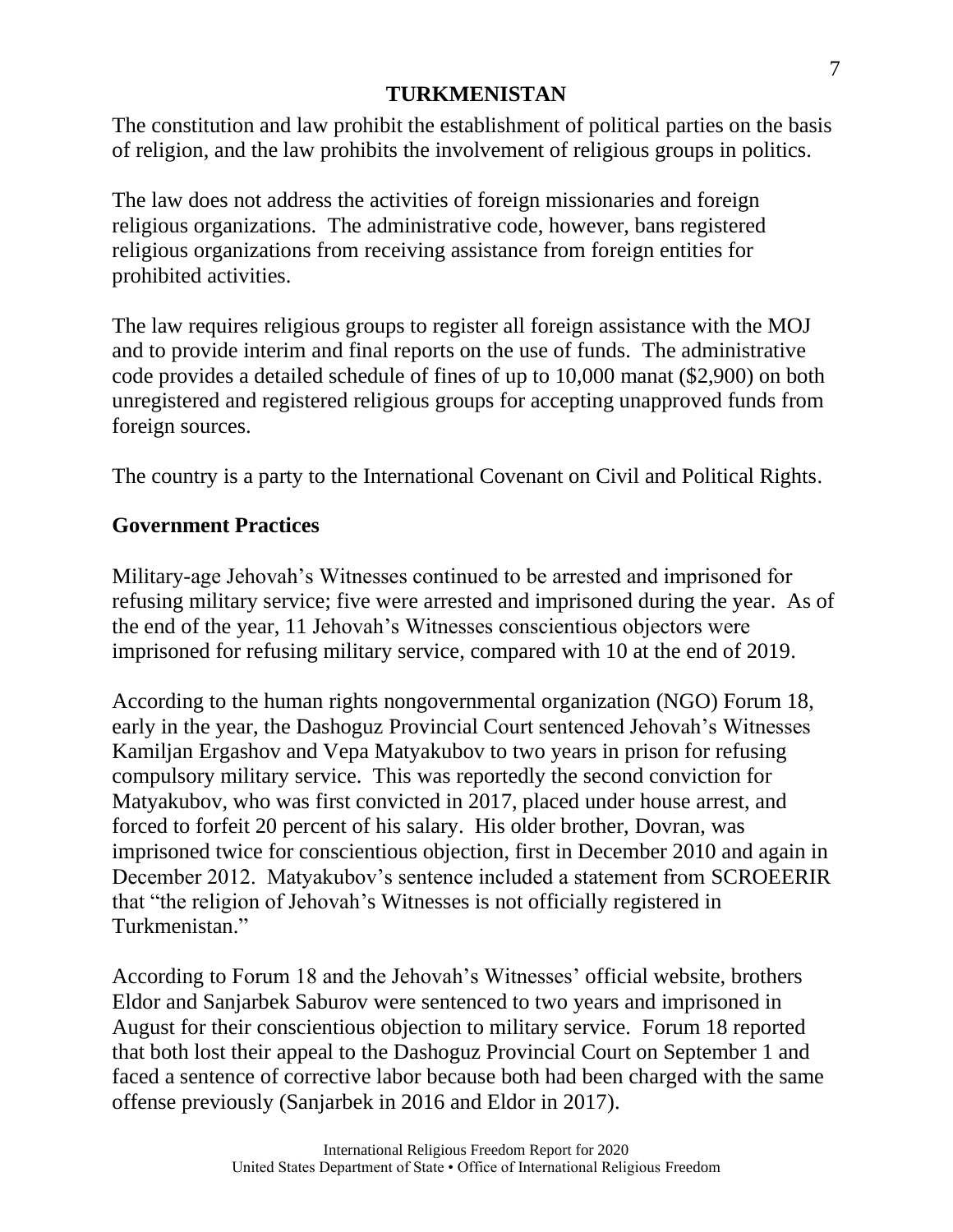According to Forum 18, in September, Myrat Orazgeldiyev, a member of Jehovah's Witnesses, was sentenced to one year in prison for conscientious objection by a district court in Mary Province.

Forum 18 also reported that in May, Jehovah's Witnesses filed a complaint with the UN Working Group on Arbitrary Detention on behalf of 19 current or former imprisoned conscientious objectors.

According to Forum 18, in March, the Lebap Provincial Court fined a homeowner 200 manat (\$57) and confiscated his computer for hosting a gathering to celebrate Christmas in 2019. In February, secret police from the Ministry of National Security reportedly raided a home in Dashoguz Province where local Christians were meeting. All the participants were taken to the police station and the home owner was later fined 200 manat (\$57). That same month, local police reportedly raided another house in Dashoguz Province where a group of Protestants was attending a housewarming celebration. All those present were taken to the police station and forced to write statements indicating they had attended an illegal religious meeting. In January, police summoned a group of women to make statements and give fingerprints following a raid on their Christmas 2019 gathering in a village in Lebap Province. There were no further developments in this case by year's end.

Forum 18 also reported that in Lebap Province in February, officials banned state employees – including those working in education, culture, health, the military, and the police – from attending Friday prayers in mosques. The employees were warned that if they were seen in mosques they would be fired from their jobs. Officials also banned them from praying at their place of work.

In its report covering 2020, NGO Open Doors ranked the country on its World Watch List of countries where Christians are persecuted. The NGO said the government imposed many restrictions on church life and Christians are highly susceptible to police raids, threats, arrests, and fines unless they are part of a registered church. According to local religious community members and international advocacy groups, members of some Christian organizations faced harassment, raids, and house searches, usually as a result of attempting to gather for purposes of communal worship. They reported that security services interviewed members of religious organizations and demanded they provide information on their communities' activities. Some members also reported that security officials interrogated their friends and family members, asking about the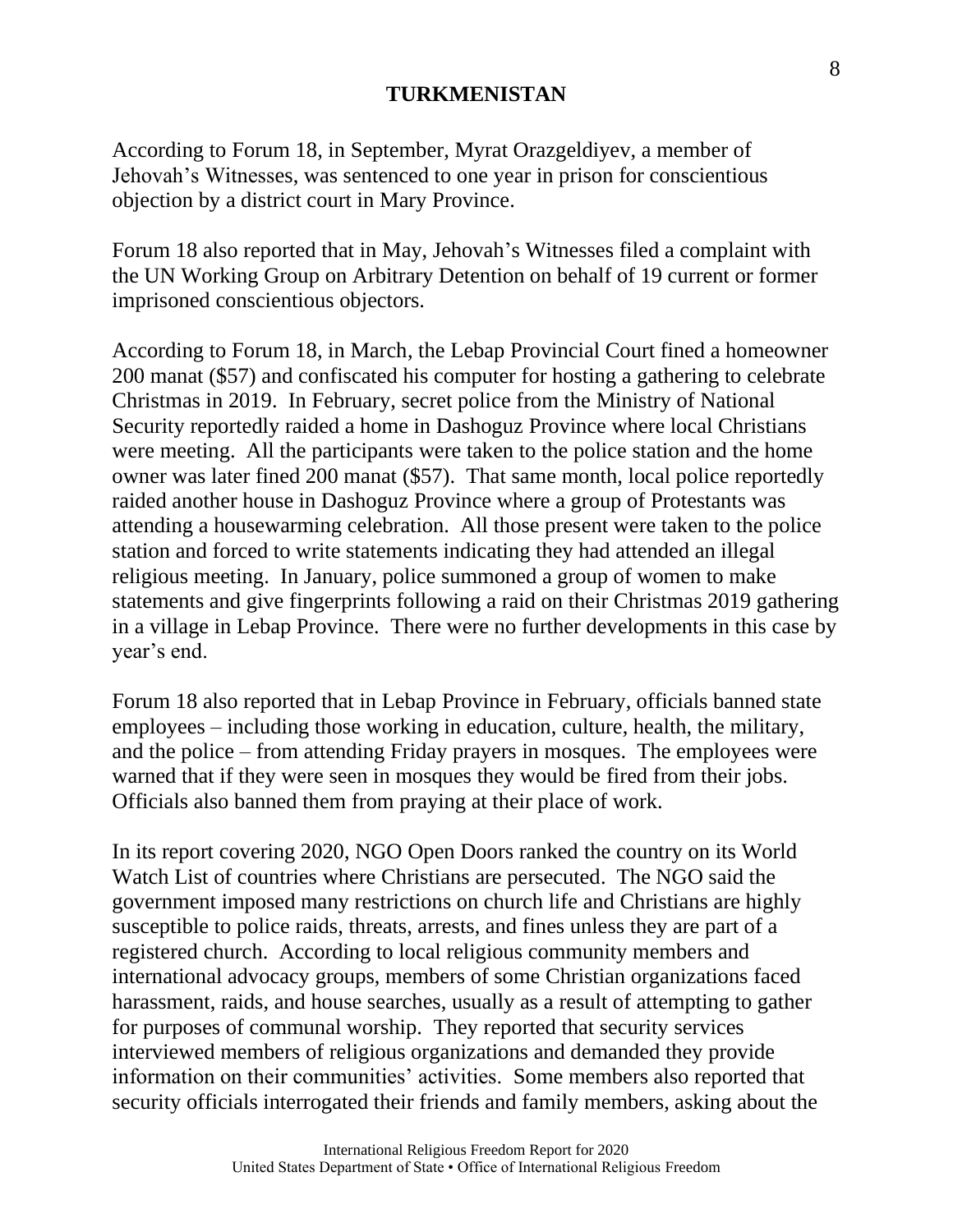members' religious activities. Christian groups reported that Turkmen who converted from Islam experienced government scrutiny and were subject to discrimination. For example, the groups reported converts were denied government jobs or fired from jobs based on their religion.

Unregistered groups stated their members were subject to arrest for "unlawful assembly," in addition to fines stipulated by law. Members of these groups said they continued to practice discreetly, mostly in private homes, and could do so as long as neighbors did not file complaints with local authorities.

Representatives of registered Christian groups said some government officials continued to require them to obtain approval to carry out routine religious activities, such as weekly services, as well as social and charitable activities, including summer camps for children. Some groups sought official approval of such activities, even if they did not believe that approval was required, in order to assure the events would not be disrupted.

Religious groups continued to report the government prevented or severely limited the importation of and access to religious literature; even the few groups who were successful in importing literature complained about the restrictive procedures. Although by law registered religious groups were allowed to import religious literature, they said the government's opaque procedures made it extremely difficult. The Quran remained unavailable in state bookstores in Ashgabat, although many individuals kept a Soviet-era copy in Arabic or Russian in their homes. Few translations were available in the Turkmen language. The Ministry of Foreign Affairs said SCROEERIR allowed the import of 240 religious books during the year.

Members of various religious groups reported that the government and stateaffiliated enterprises continued to interfere in the purchase or long-term rental of land and buildings for worship or meeting purposes. Some of the groups reported that landlords feared government reprisal if they leased properties to be used as places of worship. Some groups reported that they had secured properties only to have the landlords renege on the contacts after being instructed by the government. Other groups stated that attempts to purchase land or property to use as places of worship were stymied by intentional government obfuscation or flat-out denial. Registered and unregistered religious groups reported continued difficulty in renting space for holiday celebrations from private landlords, which they attributed to landlords' concerns about potential government disapproval.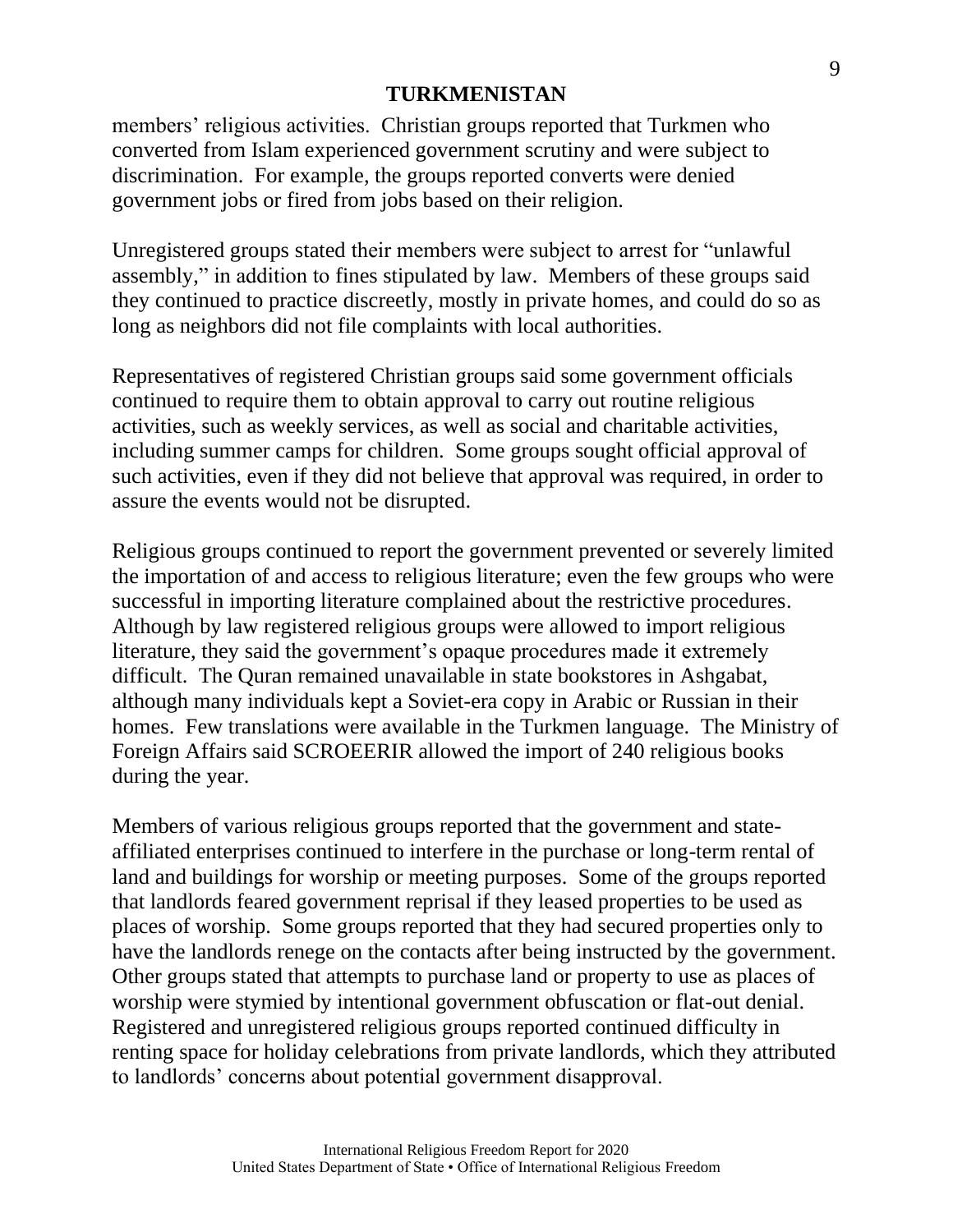The theology faculty in the Turkmen State University history department in Ashgabat continued to be the only university-level members allowed to provide Islamic higher education. The Ministry of National Security reportedly continued to vet student candidates for admission to this program. The state-approved Islamic theology program remained the only course of study available. Women remained banned from the program.

On February 21, President Berdimuhamedov attended the opening of a 3,000 person-capacity mosque in Turkmenabat, Lebap Province. After the tour, he hosted a communal meal with government officials, Muslim leaders, and local business leaders.

According to members of the Protestant community, clergy in Protestant organizations continued to receive their religious education abroad or via distance learning.

The government continued its practice of approving the appointment of all senior Muslim clerics. The Russian Orthodox Church and other religious groups continued to be financed independently; the government was not involved in appointing their leadership, but the senior Russian Orthodox priest was required to be a Turkmen citizen.

The government continued its practice of denying visas to foreigners suspected of conducting or intending to conduct missionary activity. Religious groups able to obtain religious visitor visas for foreign religious speakers said the government continued to grant such visas for very short durations and required the groups to complete burdensome paperwork. As in previous years, the government did not report the number of religious visitors it allowed into the country, nor did it report the number of visa applications of foreign religious visitors it had denied. Progovernment media reported positively on the visit of a Russian Orthodox Archbishop in February, before borders were closed due to the COVID-19 pandemic.

# **Section III. Status of Societal Respect for Religious Freedom**

Minority religious groups said persons who were not Sunni Muslim or Russian Orthodox continued to report harassment, such as public shaming, by their family members, friends, and neighbors. Members of registered Christian groups continued to report hostility from acquaintances due to their religious affiliation. Religious leaders and others stated they continued to be reluctant to speak out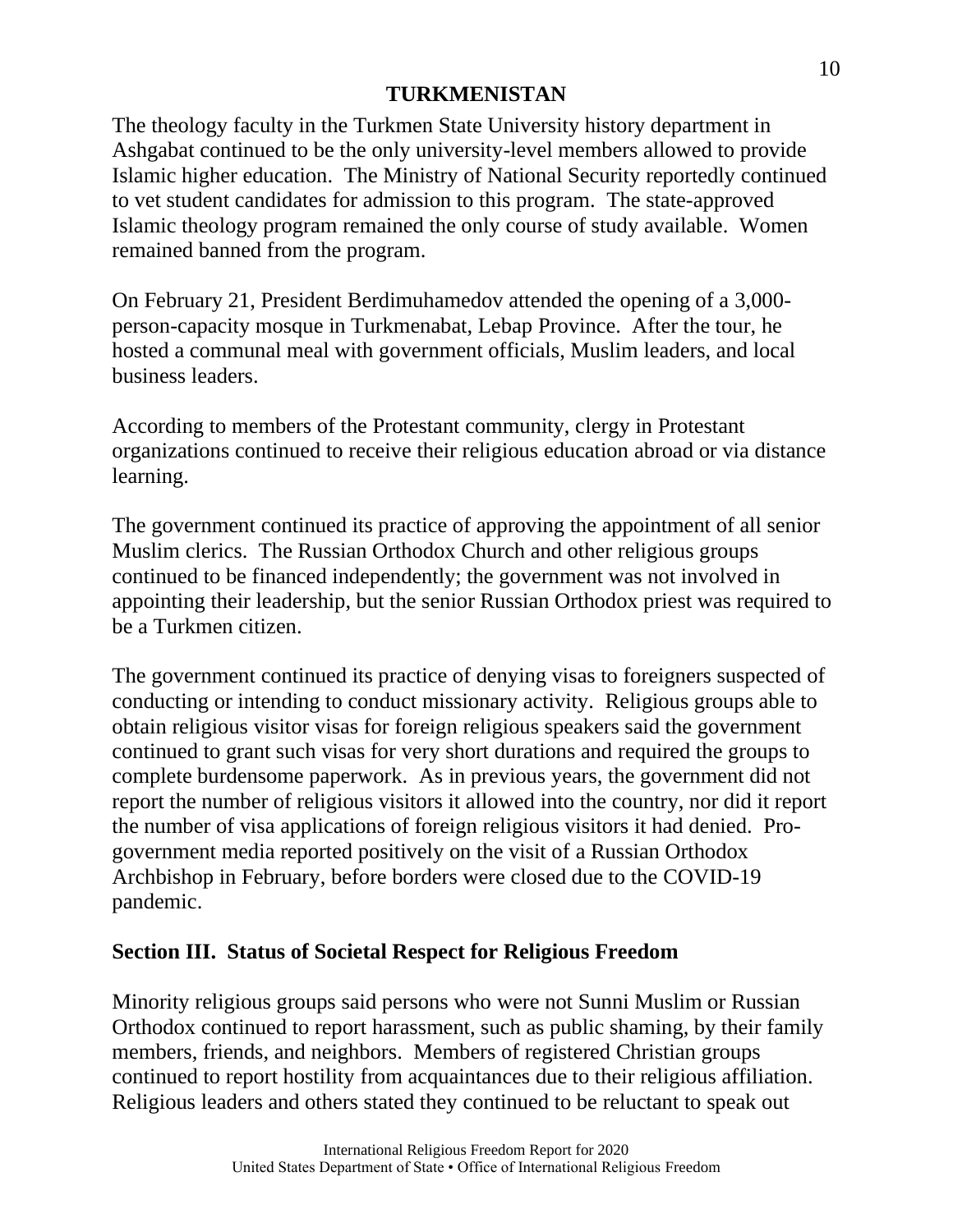publicly about religious freedom issues out of fear of harassment, ostracism, or public shaming by their family members, friends, and neighbors. Numerous citizens continued to state that the government's suspicion of religion was often mirrored in the private sector, and that membership in a minority religious organization or even outward expressions of religion, such as how one wears a headscarf or religious symbol, could result in the loss of employment or employment opportunities. Some members of minority religious groups reported continued societal prejudices against religious groups that were not part of the Sunni Muslim majority.

Persons who joined non-Sunni Muslim or Russian Orthodox religious groups reported continuing societal criticism. Ethnic Turkmen who converted from Islam received more societal scrutiny than non-Turkmen converts and continued to be ostracized at community events, especially in rural areas, according to representatives of religious minority groups.

According to Christian community leaders, Muslims who converted to Christianity faced pressure from families, friends, and local communities to return to their former faith. In its report covering 2020, Open Doors said Christians who come from Muslim backgrounds experienced intense pressure to deny their faith.

# **Section IV. U.S. Government Policy and Engagement**

In meetings and official correspondence with government officials, the Ambassador, embassy representatives, and U.S. government officials continued to express concerns about issues of religious freedom in the country. These included the legal status of conscientious objectors, Turkmenistan's designation as a Country of Particular Concern, the ability of religious groups to register or reregister, and easing restrictions on the importation of religious literature. The Ambassador, personally in meetings, and the embassy, via diplomatic notes, requested that President Berdimuhamedov pardon all Jehovah's Witnesses imprisoned as conscientious objectors.

In January, the Ambassador and other embassy officials met with representatives of 10 minority religious groups to discuss their challenges in the face of a restrictive environment for religious freedom. Several other ambassadors and senior embassy officials from European countries also took part. Representatives from religious organizations spoke about challenges of reregistration, the inability to import religious literature, and the lack of places of worship.